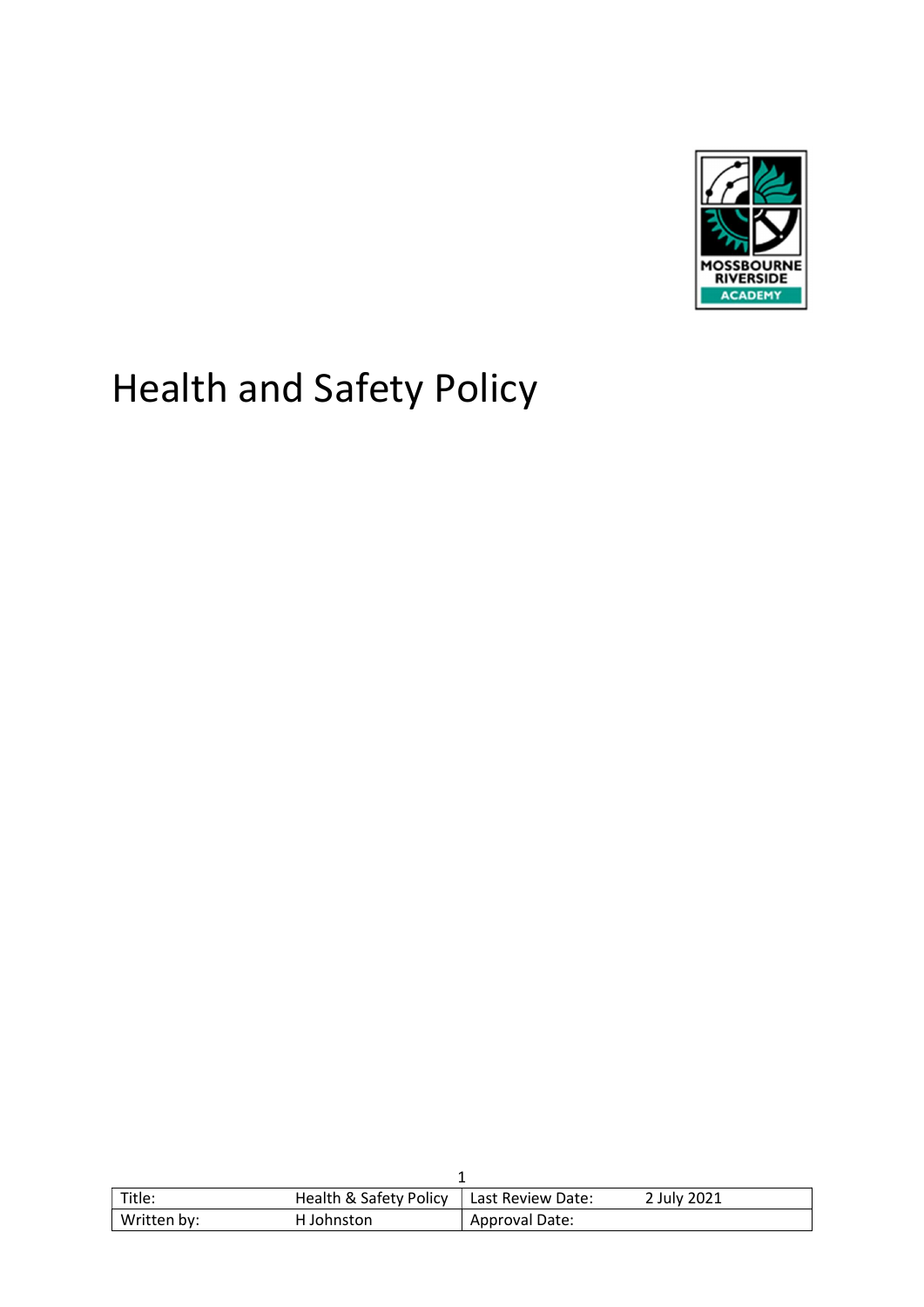#### 1. Introduction and Purpose

- 1.1. This policy sets out Mossbourne Federation's responsibilities in respect of Health and Safety, including the steps it will take to ensure that all employees work in a safe and secure environment.
- 1.2. In complying with its responsibilities under this policy, Mossbourne Federation requires that all its employees acknowledge and accept their individual and collective responsibilities to ensure compliance with this policy.
- 1.3. This general Health and Safety policy is complemented by COVID-19 risk assessments that are published on each academy website to address the specific risks faced and the mitigating activities that we take in line with DfE (Department for Education) and PHE (Public Health England) latest guidance.

#### 2. Scope

- 2.1. This policy applies to all staff.
- 2.2. Some staff may have additional responsibilities to ensure compliance with this policy. This will be indicated in the policy should this apply.

#### 3. Risk assessments

- 3.1. Any activity with a potential risk to safety must be the subject of a written risk assessment.
- 3.2. Risk assessments are used to identify potential hazards and appropriate control measures to ensure that those activities can be undertaken safely.
- 3.3. Specific risk assessments must be carried out in respect of higher risk areas, such as sports facilities, design and technology departments, science laboratories and kitchens.
- 3.4. Risk assessments should be conducted by a competent person and under the control of the Federation Health and Safety Manager are nominated persons. Training will be required for anyone who is required to record risk assessments.
- 3.5. The findings of the risk assessments including control measures to mitigate risks must be reported and approved by the Federation Health and Safety Manager for all building related matters and Heads of Learning Areas for department assessments.
- 3.6. Copies of risk assessments must be held on each academy and be available to all employees. All employees are to ensure that they are fully conversant and comply with those documents.
- 3.7. Any new hazards or circumstances which render a risk assessment inadequate must require a revised document to be agreed by the Federation Health and Safety Manager before work continues.
- 3.8. Risk assessments must be reviewed annually or when the work activity changes whichever occurs first.

| Title:      | Health & Safety Policy | Last Review Date: | 2 July 2021 |  |
|-------------|------------------------|-------------------|-------------|--|
| Written by: | H Johnston             | Approval Date:    |             |  |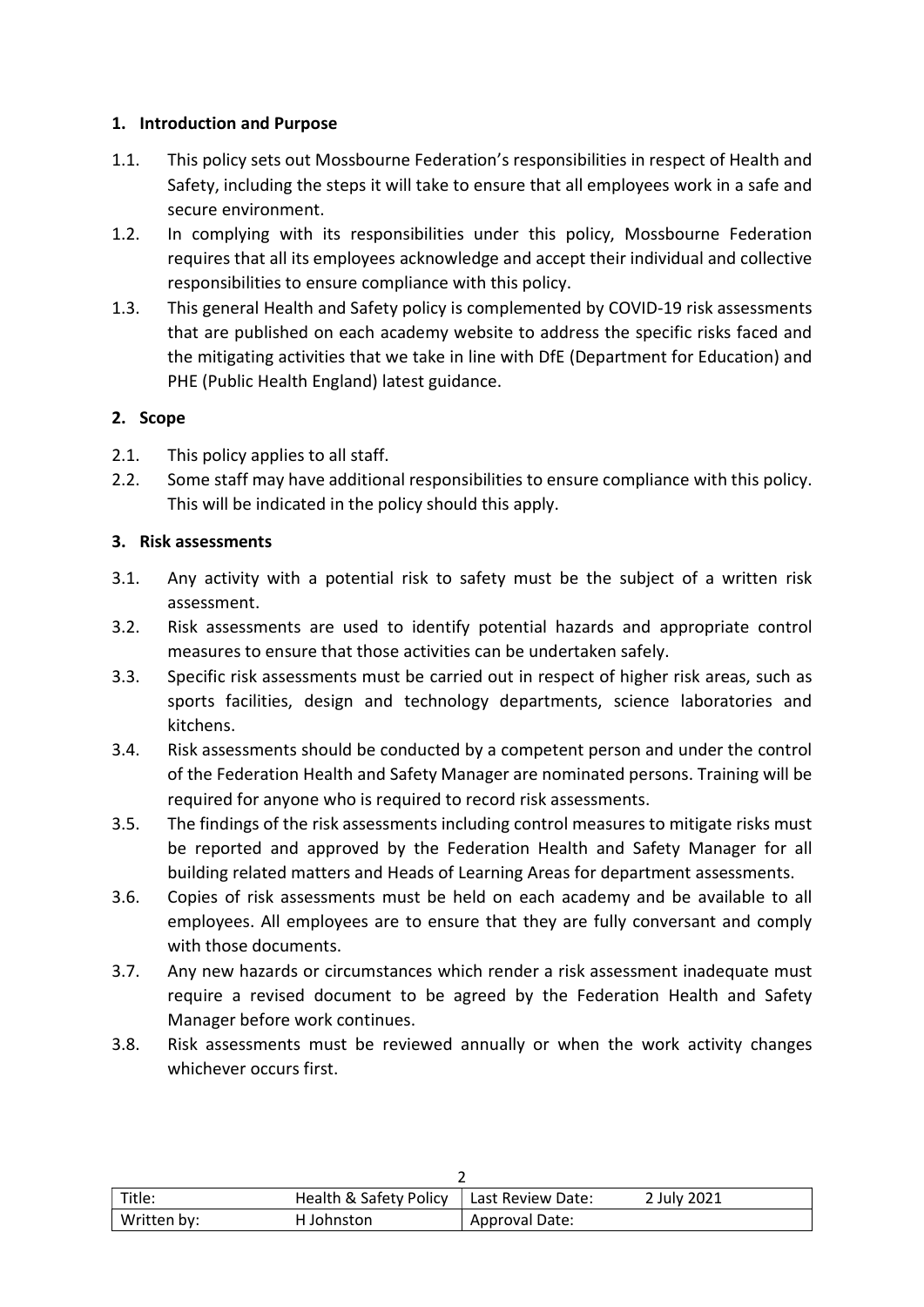## 4. Consultation

- 4.1. Consultation and communication on Health and Safety matters is via the HR department.
- 4.2. Health and Safety Managers (or nominee) at academies must act as Employee representatives. Any Health and Safety concerns should be reported immediately to the Federation Health and Safety Manager, who will ensure that the appropriate action is taken.
- 4.3. The "Health and Safety Law" poster and Certificate of Employers Liability must be displayed in an area where it is visible, and all employees can easily read it.

#### 5. Medical Screening

- 5.1. Before employment is offered, all potential employees must complete a medical questionnaire and, if necessary, attend a medical examination with an occupational health specialist to establish:
	- Mental and physical capacity to do the work required;
	- Medical history which could be aggravated by planned work or environment; and
	- Any reason to believe they may be a hazard to themselves or others, and any other specialist considerations.

It is important that existing conditions are disclosed before the start of employment.

- 5.2. Personnel with an existing medical condition will not be disqualified from employment unless the condition reduces their ability to do the required work to an acceptable level, which will be defined by a risk assessment.
- 5.3. Records will be held on the personnel file throughout employment and at least a further 7 years thereafter.
- 5.4. Concerns will be carefully considered to avoid discrimination on the grounds of race, gender, disability, age or religion.

#### 6. Welfare

- 6.1. The Federation is committed to providing high quality welfare facilities for our employees in compliance with the Workplace (Health, Safety & Welfare) Regulations. This includes toilets and washing facilities, drinking water and changing facilities.
- 6.2. These are maintained in good condition by means of cleaning and regular inspection.
- 6.3. Employees should report any concerns with the facilities via the federation helpdesk.

#### 7. Working Hours

7.1. The Federation recognises the Working Time Directive. Employees are invited to work overtime when necessary but are not coerced and are at liberty to refuse. Employees are not expected to work excessive hours.

| Title:      | Health & Safety Policy | Last Review Date: | 2 July 2021 |  |
|-------------|------------------------|-------------------|-------------|--|
| Written by: | H Johnston             | Approval Date:    |             |  |

 $\mathbf{\overline{3}}$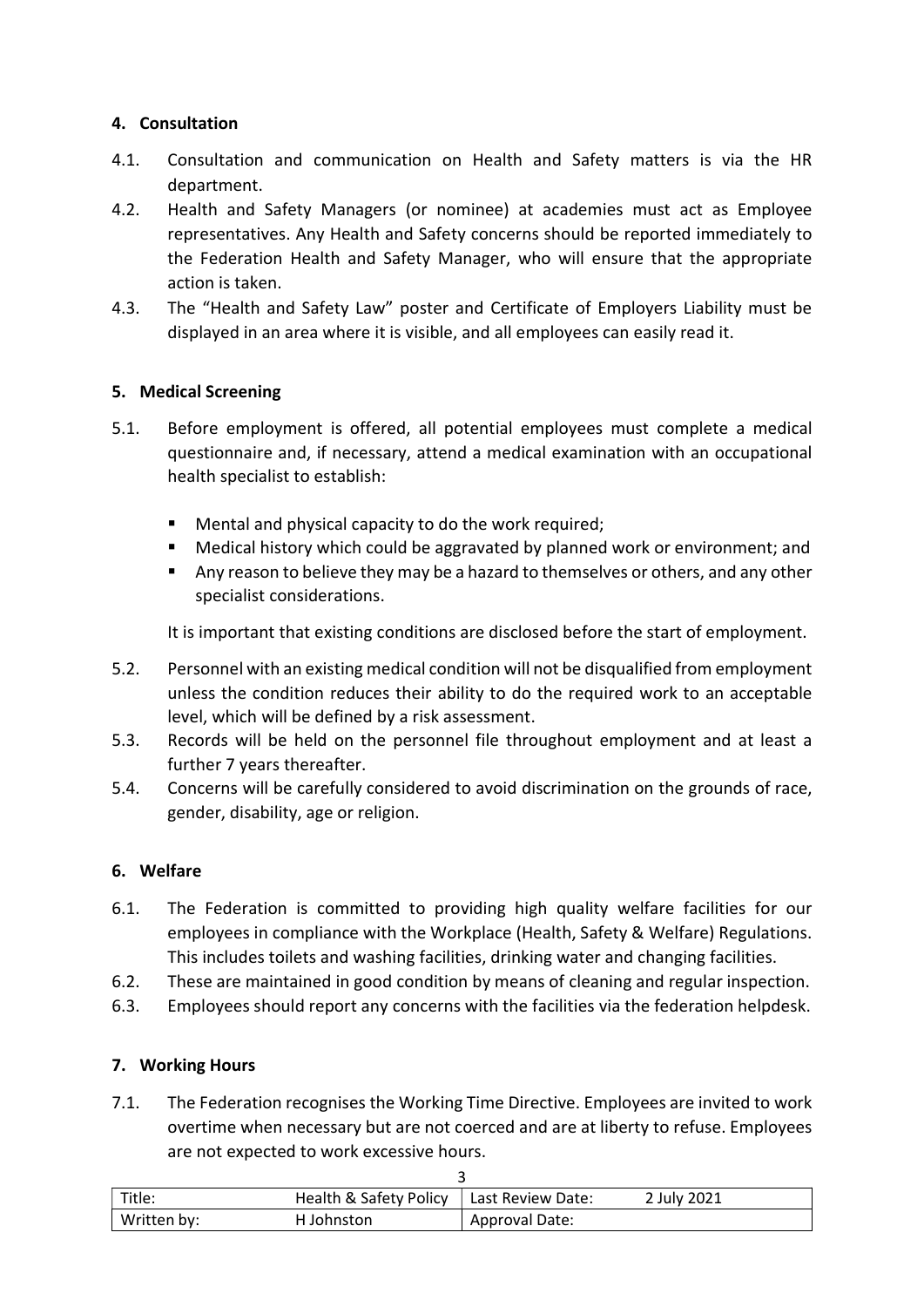- 7.2. Employees who control their own diaries are reminded to avoid working excessive hours.
- 7.3. All academy sites have published opening and closing times that must be adhered to at all times.

#### 8. Young Persons

- 8.1. Young persons (those under 18 years of age) have specific risk issues. They may have little work experience and need closer supervision and guidance to minimise the risk of injury.
- 8.2. If such a person is employed, a risk assessment will be recorded to identify and manage the additional risks to the employee and others nearby and any reasonable practical changes to be implemented.
- 8.3. The parent, guardian or carer may also be involved in this process to ensure the precautions are suitable and adequate.

#### 9. Disabled Persons

- 9.1. Disabled persons will be employed, subject to a Risk Assessment, provided the individual is capable of doing the work required without excessive risk to them and others and that the adjustments needed to accommodate the individual are not excessive.
- 9.2. Special arrangements and equipment will be provided to allow them to work safely where appropriate.
- 9.3. Please see the Federation's Equality and Diversity policy for further information relating to reasonable adjustments.

#### 10. Pregnant Women and Nursing Mothers

- 10.1. There is a potential risk to any unborn child if the mother over exerts herself or is exposed to some substances. This risk exists at all stages of pregnancy, even at the earliest stages when the mother may not know she is pregnant. New and nursing mothers (and their babies) can also be at risk from exposure to some hazardous substances and significant physical effort.
- 10.2. A Risk Assessment must take place immediately after the employer has been informed about a pregnancy. This assessment should be recorded with her and suitable precautions agreed. The Risk Assessment should be the subject of a review throughout the pregnancy term.
- 10.3. Please see the Maternity and Paternity leave policies for further details.
- 10.4. For any further guidance please refer to the Health and Safety Executive guidance.

| Title:      | Health & Safety Policy | Last Review Date: | 2 July 2021 |
|-------------|------------------------|-------------------|-------------|
| Written by: | H Johnston             | Approval Date:    |             |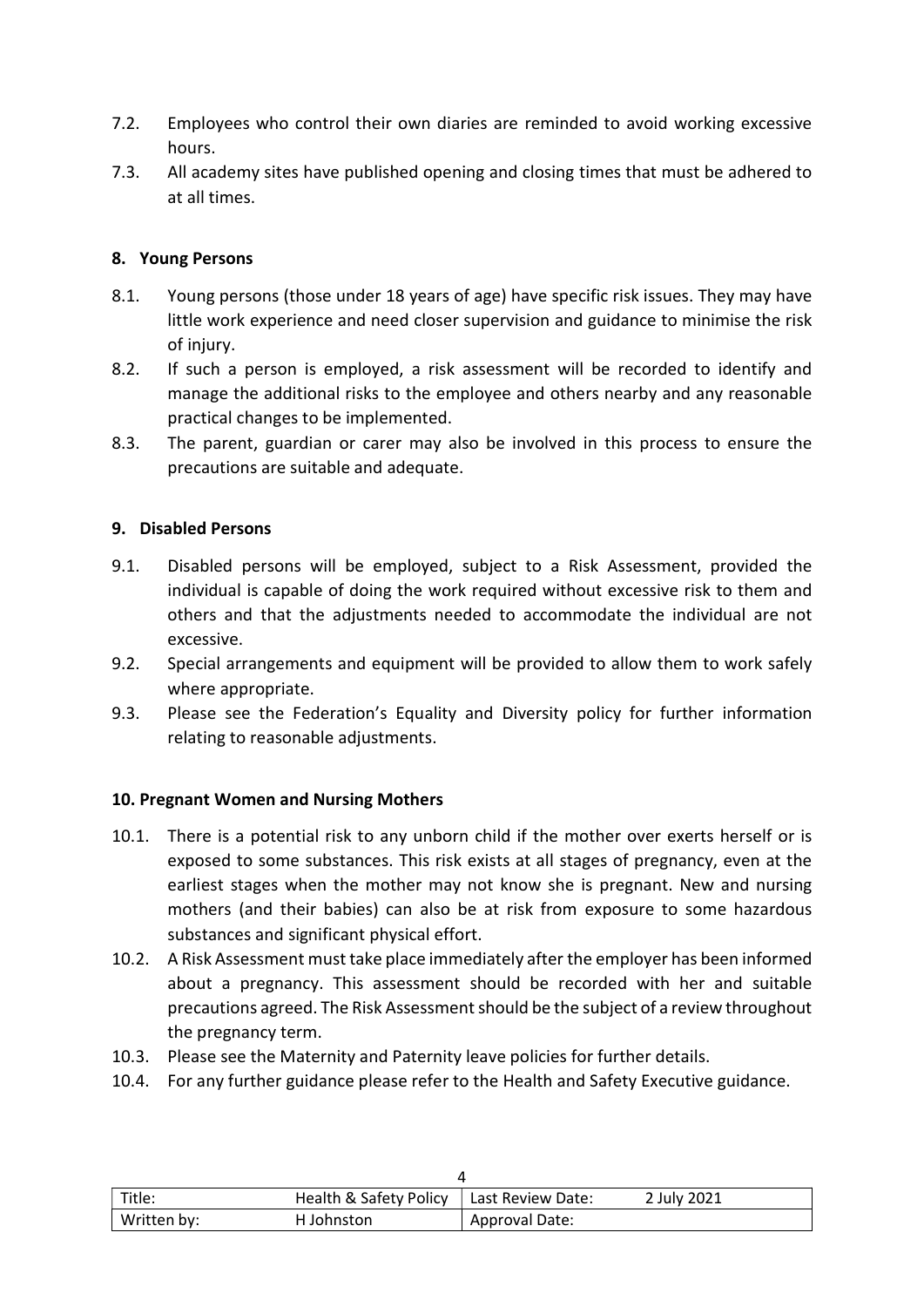### 11. Accident and Near Miss Response, Reporting and Investigation

- 11.1. An accident is defined as an undesired event that results in personal injury or damage. A near miss is an incident that did not result in injury.
- 11.2. All accidents and near misses must be reported immediately to the person in charge of first aid. (Or nominee). The person in charge of first Aid will ensure that these are recorded in the accident book on the day of the occurrence.
- 11.3. It is the responsibility of the person in charge of first aid to ensure that all accidents are recorded and investigated where appropriate.
- 11.4. Events that are reportable under the Reporting of Injuries, Diseases and Dangerous Occurrences Regulations (RIDDOR) will be reported to the Health and Safety Executive (HSE) by the Federation Health and Safety Manager.
- 11.5. The site of any accident or near miss should not be cleared without the authorisation of the Health and Safety Manager (or nominee) as the Police, Health and Safety Executive may consider the site to be a potential crime scene.

## 11.5.1. What to do in the event of an accident

- Do not approach until it is safe to do so;
- Call a first aider or ambulance if necessary;
- Report the accident to the Federation Health and Safety Manager (or nominee); and
- Do not move anything except to release the injured person(s) until given specific authority to do so in case the Police/HSE/EHO wish to investigate the incident.

#### 11.5.2. Responsibilities of a designated first aider responding to an incident

- Make the area safe and seek support from those required to assist;
- Arrange additional medical support, including the emergency services;
- Liaise with emergency services or arrange for this to take place;
- If relevant, ensure the COSHH Assessment and /or Data Sheet is provided to medical personnel; and
- If possible, determine injuries.

## 11.5.3. Responsibilities of the Health and Safety Manager (or nominee) in responding to an incident

- Investigate the cause;
- Record information, conditions, statements;
- Take photos, measurements, samples, etc.;
- Record the incident in the accident book;
- Check the area is safe before restarting work:
- Report all incidents required under RIDDOR;

| Title:      | Health & Safety Policy   Last Review Date: |                | 2 July 2021 |
|-------------|--------------------------------------------|----------------|-------------|
| Written by: | H Johnston                                 | Approval Date: |             |

| I<br>×<br>۰. |  |
|--------------|--|
|              |  |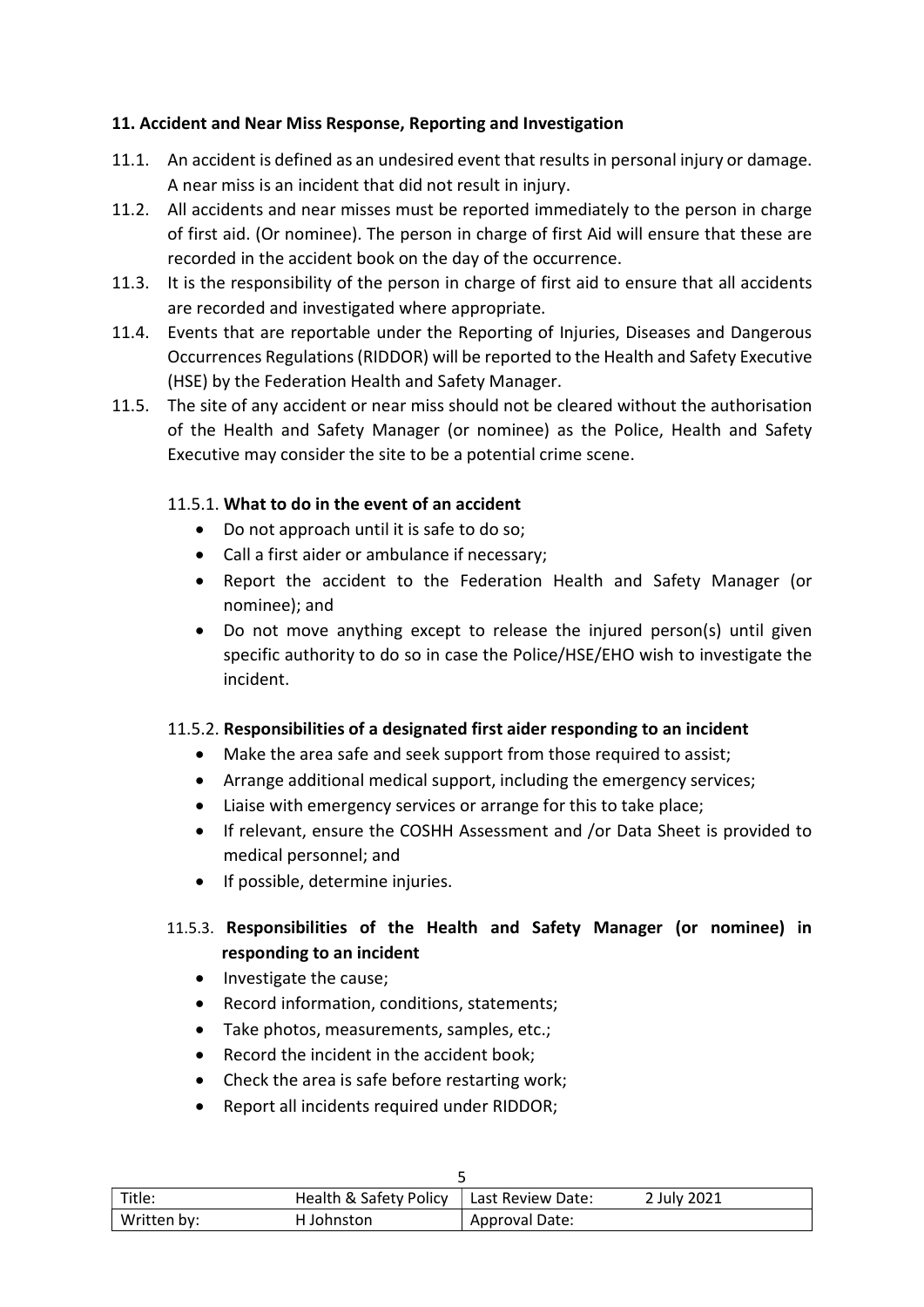- Carry out an incident investigation and if necessary, prepare a report with relevant measurements, information, statements, photographs, CCTV footage, etc.;
- Keep records of all incidents for reference; and
- The Health and Safety Manager (or nominee) will act on the findings of the investigation to try and prevent further reoccurrence.

#### 12. First Aid

- 12.1. First aid can only be given by a trained first aider or a medically qualified person. Only a first aider or the injured person can apply a plaster or bandage.
- 12.2. Any person can apply a plaster or bandage to their own skin.
- 12.3. Names of appointed first aiders are displayed on staff notice boards. There are no rules on exact numbers. Employers must make a judgement based on their own circumstances and a suitable and sufficient risk assessment. You should consider the risks to pupils and visitors, as well as employees, when deciding on the numbers of first aid trained people required. (1 First aider for every 50 students is often used within an education setting).
- 12.4. Non-first aid trained persons can help the injured person if requested, provided they act only under instructions of the injured person or medically trained person. All remaining staff are authorised to call 999 in a medical emergency to ask for help.
- 12.5. First aid kits and eye wash stations are provided throughout each of our academies. A list of contents of each first aid kit is kept inside each first aid kit.

#### 13. Security and Safeguarding

- 13.1. The Federation aims to provide a secure environment for its employees, visitors, students, and others who may visit its premises or use its facilities.
- 13.2. Access is restricted to authorised persons.
- 13.3. Measures in place will depend on each specific academy but will include a mixture of physical barriers such as security fencing and access control systems, CCTV system, Intruder alarms alongside staff training.
- 13.4. Safeguarding and child protection policies are in place where appropriate and are reviewed as required. Designated persons are responsible for managing and implementation of these policies.

#### 14. Visitors

- 14.1. Visitors must report their arrival and departure via reception. They are then supervised while on site by the responsible person. Safety rules and emergency procedures will be communicated.
- 14.2. Employees are encouraged to challenge anyone seen unaccompanied or unidentified on the premises and to report them to their line manager if there are suspicions.

#### 15. Alcohol and Drugs

| Title:      | Health & Safety Policy   Last Review Date: |                | 2 July 2021 |
|-------------|--------------------------------------------|----------------|-------------|
| Written by: | H Johnston                                 | Approval Date: |             |

 $\epsilon$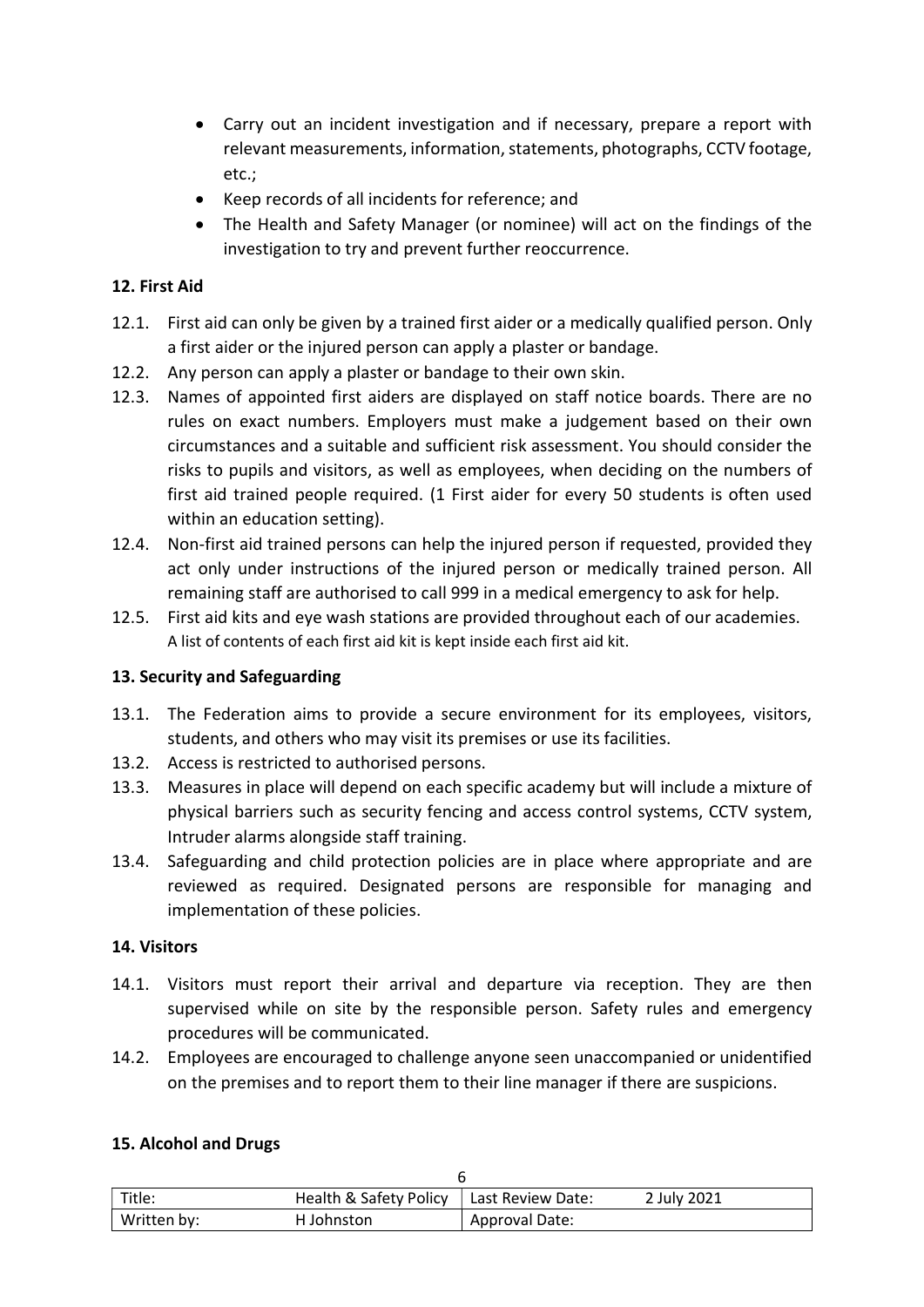- 15.1. The Federation's policy is to prohibit the misuse of all prescribed and non- prescribed drugs or alcohol at work to avoid the associated risks to those taking the substances and those who may be affected by the consequences. Any misuse or abuse of alcohol or drugs at work will be treated as gross misconduct and will be subject to disciplinary action.
- 15.2. Any employee who is involved in taking such substances while not at work will be provided with advice and some support in dealing with the situation provided it does not put them or others at risk while at work. Any contractor found to be under the influence of alcohol or drugs will be asked to leave site and will not be asked to carry out work for the Federation in future.

## 16. Personal Protective Equipment (PPE)

- 16.1. PPE is an essential measure in tasks deemed to be hazardous. All PPE will be assessed to provide adequate protection against hazard(s) and for suitability for the task and the user, and as identified within the Risk Assessment and safe systems of work.
- 16.2. Where PPE is assessed as being required by Risk Assessment, staff will be provided with suitable PPE at no charge. Suitable storage facilities will be provided. Records will be kept of issue, maintenance, cleaning, and testing of PPE.
- 16.3. Employees are to check that their PPE is always in good condition and obtain replacements from their line manager if required.
- 16.4. No work is to be carried out without the appropriate PPE being worn.
- 16.5. Constant supervision of PPE use and condition will be carried out by managers. Failure to comply with PPE requirements will be regarded as a formal disciplinary offence.
- 16.6. PPE requirements in connection with COVID-19 are contained within each Academy risk assessment published on their website. This will be in line with the latest DFE /PHE and government guidance.

#### 17. Stress

- 17.1. Although stress can be a significant concern, we can only provide help and support when aware of any employee suffering stress problems.
- 17.2. Employees are told at induction and routine briefings to report any such problems or concerns about themselves or others so that appropriate help can be provided. Any employee reporting a concern will be treated with respect, and care will be taken to investigate issues, approach the relevant person sympathetically and to develop a practical and realistic solution for immediate and longer-term needs in accordance with the HSE guidelines for managing stress.
- 17.3. We recognise that stress is a key area of concern for employees and the Federation.

#### 18. Smoking

18.1. Smoking is banned inside and outside our premises and grounds, except where a specific academy provides a smoking shelter and dedicated area. It is a risk to health for smokers and those nearby and involves a risk of fire from unsafely discarded smoking materials.

| Title:      | Health & Safety Policy | Last Review Date:     | 2 July 2021 |
|-------------|------------------------|-----------------------|-------------|
| Written by: | H Johnston             | <b>Approval Date:</b> |             |

 $\overline{ }$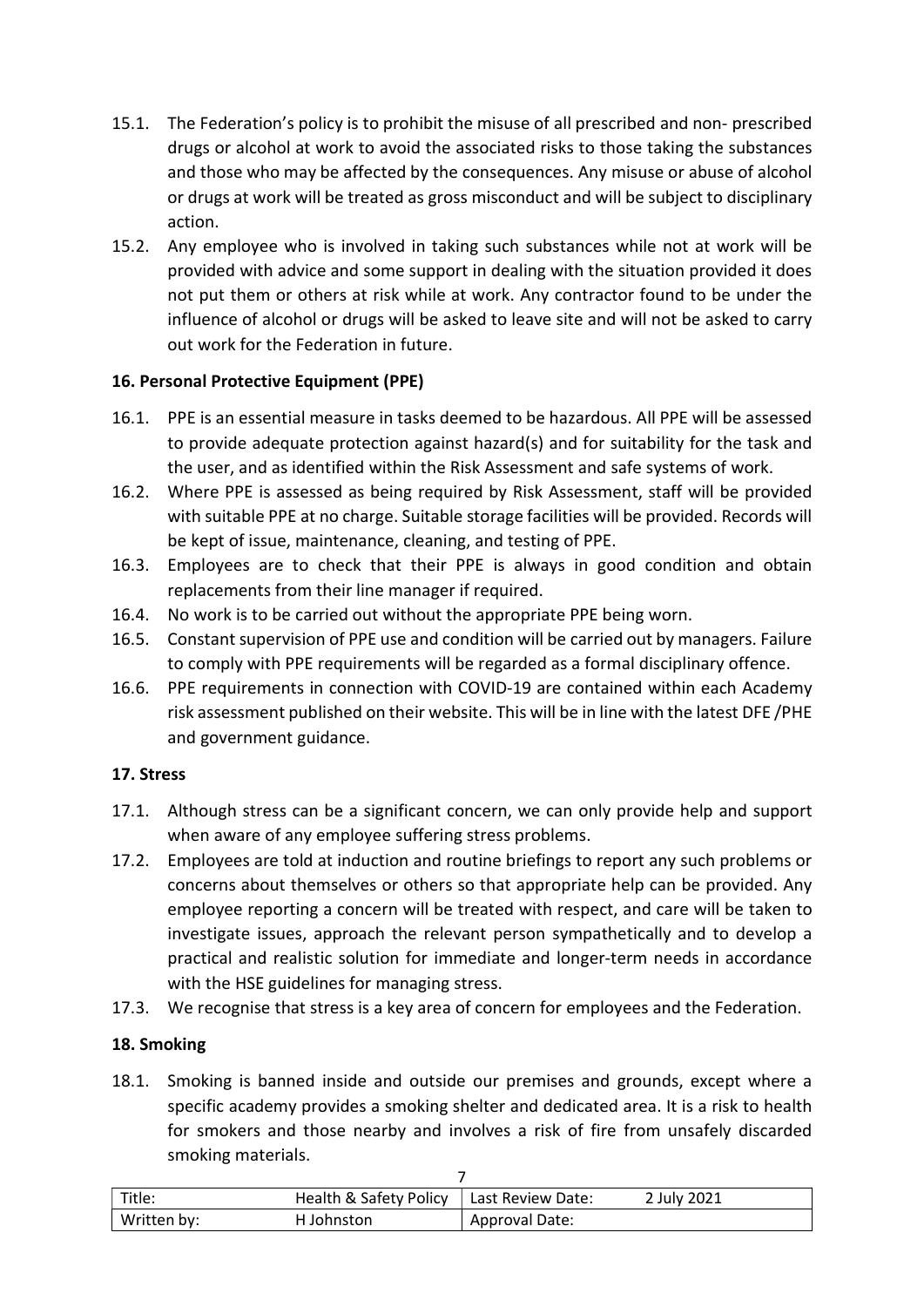- 18.2. Smoking within the premises or grounds except in dedicated shelters will be treated as gross misconduct and will be subject to disciplinary action.
- 18.3. The use of e-cigarettes is also banned from premises and grounds.

## 19. Management of Contractors

- 19.1. The system for approval and control of contractors will be followed in all cases to ensure the safety of contractors, visitors, employees, and the public.
- 19.2. All contractors must satisfy the Federation that they are:
	- Competent to do planned work safely;
	- Routinely managing Health and Safety matters competently as part of their activities;
	- Providing adequate resource to Health and Safety risk control, including training, documented safe working procedures, method statements, etc.; and
	- Adequately insured for the planned work.
- 19.3. When it is planned to use contractors on site, a method statement will be agreed before work can start. It will identify hazards and an agreed safe method for the task to minimise the risk to employees, pupils, visitors, and others who may be affected. The Federation Health and Safety Manager (or nominee) must ensure this document is prepared and then made available to all involved before work starts. Copies of Risk Assessments and Method Statements will be held by the Federation Health and Safety manager (or nominee).
- 19.4. Contractors will be issued with site rules and safety precautions to adhere to whilst they are working at our premises.
- 19.5. Only approved contractors are to be engaged at Mossbourne Federation premises. The Health and Safety Manager (or nominee) will maintain a register of approved contractors.
- 19.6. Site induction will be provided by the Federation Health and Safety Manager (or nominee) or by the contractor for sub-contractors, as appropriate. Personnel will be met when starting work on the first day and all operational points covered including task specific Risk Assessments and Method Statements, etc.
- 19.7. Supervision of contractors will be by a nominated person. Specific high-risk work will be controlled using a permit system. This includes hot work, work at height, work on live electrical equipment, work underground and work in confined spaces.

## 20. Fire Safety

- 20.1. A Fire Risk Assessment is carried out at each of Mossbourne Federation premises. All the control measures identified are implemented and the Risk Assessment is reviewed annually or whenever there are changes to the workplace (whichever is the soonest).
- 20.2. Fire escape routes, doors and corridors should be always kept clear. Fire doors should not be propped open or obstructed in any way. Escape routes are checked daily by

| Title:      | <b>Health &amp; Safety Policy</b> | l Last Review Date: | 2 July 2021 |  |
|-------------|-----------------------------------|---------------------|-------------|--|
| Written by: | H Johnston                        | Approval Date:      |             |  |

 $\sim$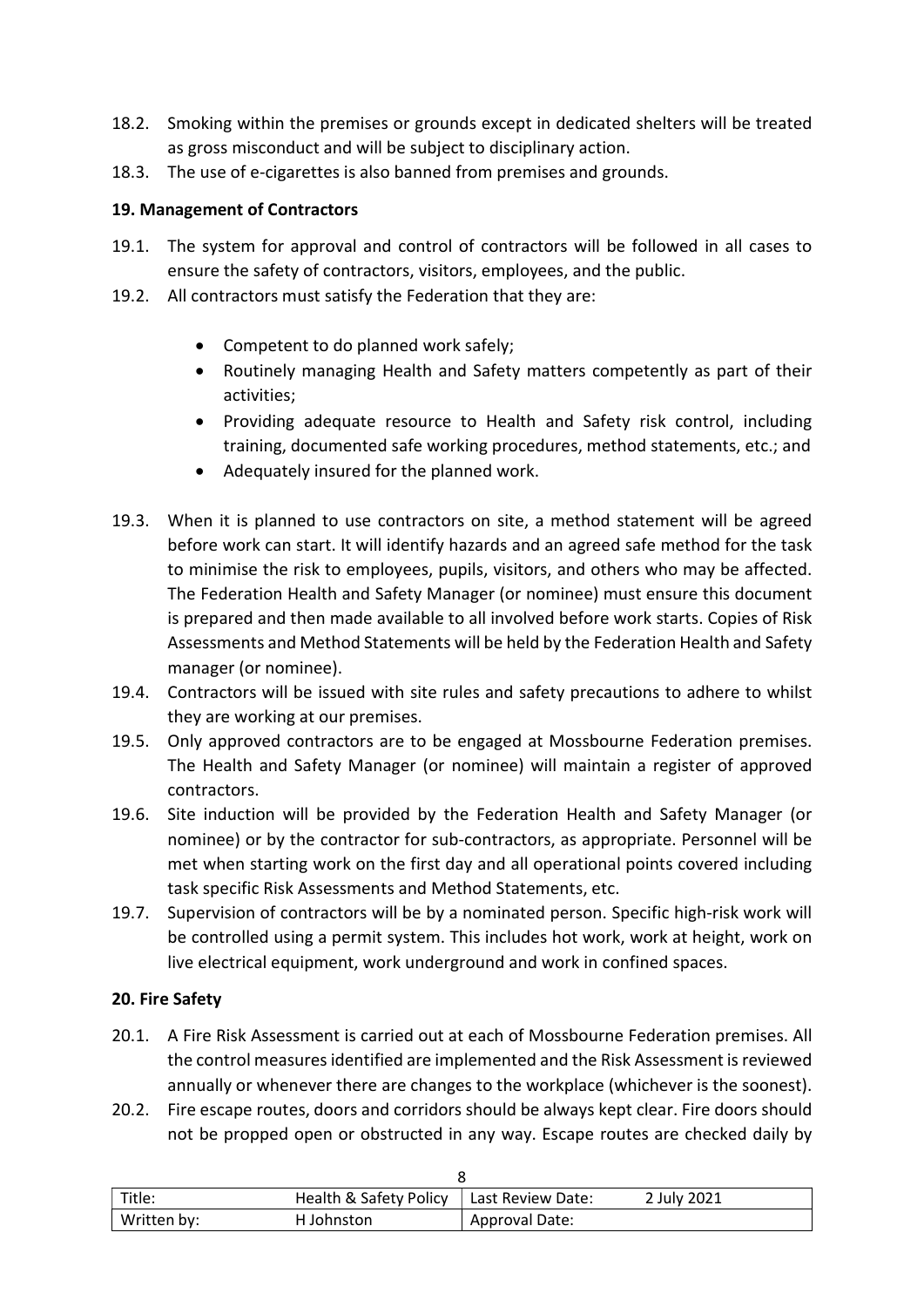site staff as part of the unlock procedure. Emergency lighting is provided on escape routes and must be periodically tested and maintained by an approved contractor.

- 20.3. Fire extinguishers are provided at fire extinguisher points throughout the buildings.
- 20.4. Extinguishers are maintained under contract by an approved contractor and are inspected for damage and misuse as part of daily inspections by site teams.
- 20.5. Fire Alarms are installed in all Mossbourne Federation sites. Alarm systems are maintained by a specialised approved contractor.
- 20.6. Fire alarms are tested weekly by the Federation Health and Safety manager (or nominee).
- 20.7. Emergency evacuation drills are practiced each term. Fire marshals are appointed and trained to assist with evacuation. Personnel Emergency Evacuation plans are compiled for those with impaired mobility.
- 20.8. Records of testing, maintenance and evacuations are held by the Federation Health and Safety Manager (or nominee) and will be subject to regular review.

#### 21. Work Equipment

- 21.1. Work equipment provided by the Federation or by our employees must be suitable and safe, meeting the required Health and Safety standards before it is used.
- 21.2. Any problems found with work equipment should be reported to the Federation Health and Safety Manager (or nominee). Defective equipment will be removed from service immediately and not used until it has been repaired/replaced.
- 21.3. Work equipment is inspected regularly. Inspection and cleaning are carried out only by authorised, trained and competent employees following specified procedures.
- 21.4. Any electrical supply must be turned off during the inspection and repair of equipment.
- 21.5. Records of inspections and repairs are held. Risk Assessments are recorded as appropriate. Where there is a legal requirement for independent inspection by an approved body this is arranged.

#### 22. Driving on Federation Business

- 22.1. All vehicles owned leased and used on official Mossbourne business must be maintained regular by a qualified vehicle mechanic. In addition, they will be subject to a pre-use inspection by the driver or other authorised member of staff.
- 22.2. Whether using their own or Mossbourne Federation owned vehicle, only authorised persons may drive on Federation business.
- 22.3. Authorisation is given to the nominated person on each Federation site to conduct the following checks, Staff licence and records of driving offences for insurance purposes must be retained.
- 22.4. Drivers must be in possession of a valid licence for the class of vehicle they are asked to drive.
- 22.5. Where required, MOT certification for vehicles for which Mossbourne Federation is responsible for must be arranged by the authorised staff from the academy. The

| Title:      | Health & Safety Policy | Last Review Date: | 2 July 2021 |  |
|-------------|------------------------|-------------------|-------------|--|
| Written by: | H Johnston             | Approval Date:    |             |  |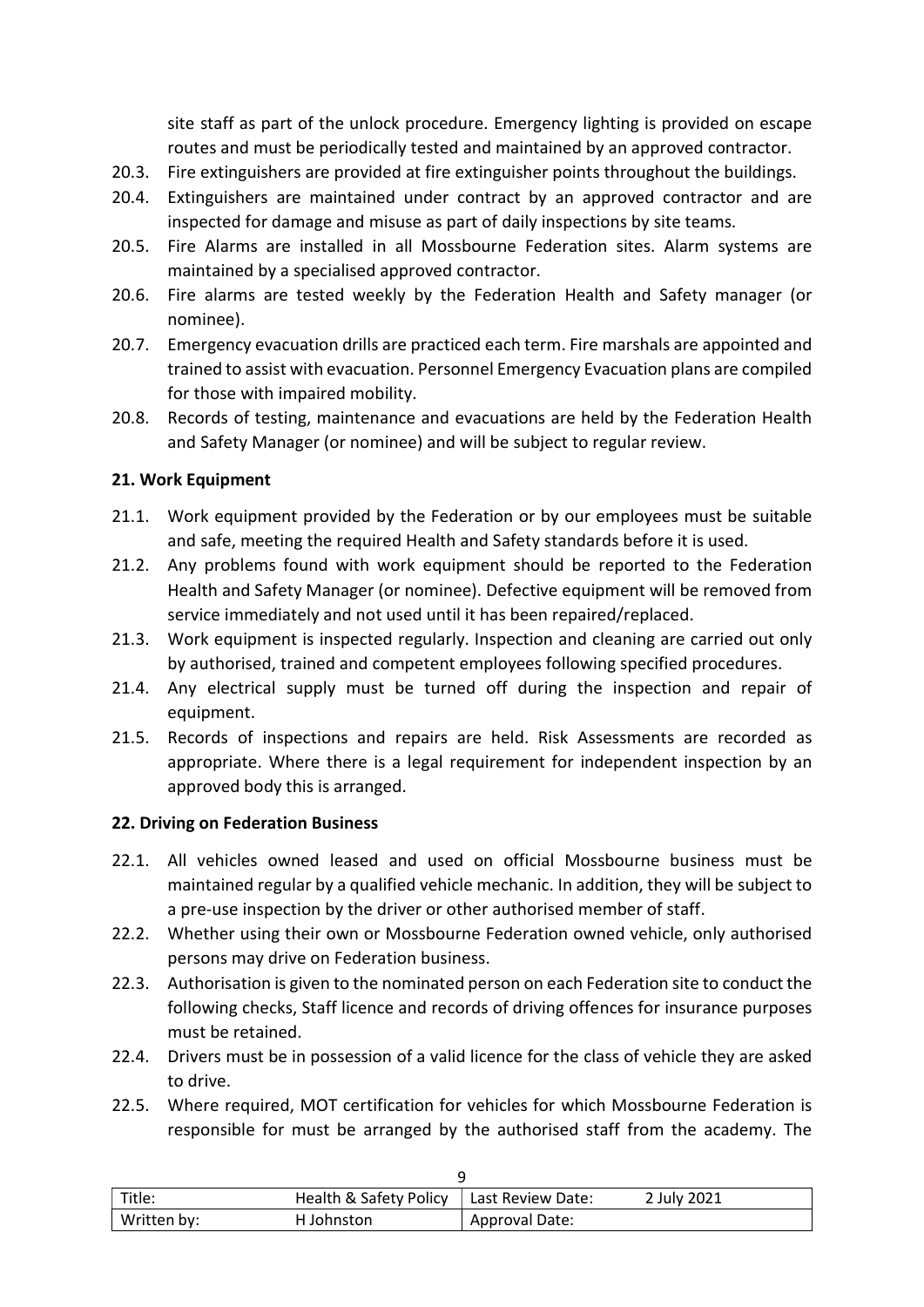authorised staff is also responsible for arranging insurance and ensure that vehicles are taxed.

#### 23. Safe handling and use of substances

- 23.1. Some work involves the use of hazardous substances. This work may be done by employees or contractors but will be managed in the same way. Only those trained and authorised may use these substances, following the safe systems of work and controls specified. Storage use and disposal of hazardous substances must be strictly controlled by each authorised person.
- 23.2. If you are not trained and authorised, do not use any substance known to be, or marked as, hazardous.
- 23.3. All substances that fall under Control of Substances Hazardous to Health (COSHH) Regulations must be identified and subject to a COSHH assessment before being used. All actions identified in COSHH assessments are implemented.
- 23.4. Data sheets and COSHH assessments must be kept available for reference at all times, with an up-to-date library held by the Federation Health and Safety Manager (or nominee). If anyone is exposed to a hazardous substance a copy of the data sheet will be taken to the hospital/ doctor with the injured person.

## 24. Workplace slips and trips

- 24.1. Slips and trips are one of the most common causes of injury at work. We aim to reduce the likelihood of slips and trips by a combination of good housekeeping measures, including effective cleaning and by enforcing the use of sensible footwear by are employees.
- 24.2. Cleaning chemicals used on floors by cleaners are selected for their non-slip properties.
- 24.3. Lids must be used when transporting containers of liquid or food. Any spillages, flooring defects or obstructions observed must be removed or reported to the Premises Team immediately. Warning signage is placed by spillages until they have been removed and the area is thoroughly dry.

#### 25. Working with computers

- 25.1. Where employees use computers routinely, workstations are set up correctly to suit the employee and appropriate equipment is supplied.
- 25.2. A detailed Risk Assessment will be recorded and reviewed annually for each affected employee to record the measures taken to identify additional measures needed.
- 25.3. Employees identified as using workstations for a significant period are entitled to an eyesight test by an optician at the Federation expense up to a maximum of £50 on joining and every two years thereafter.

| Title:      | Health & Safety Policy   Last Review Date: |                | 2 July 2021 |  |
|-------------|--------------------------------------------|----------------|-------------|--|
| Written by: | H Johnston                                 | Approval Date: |             |  |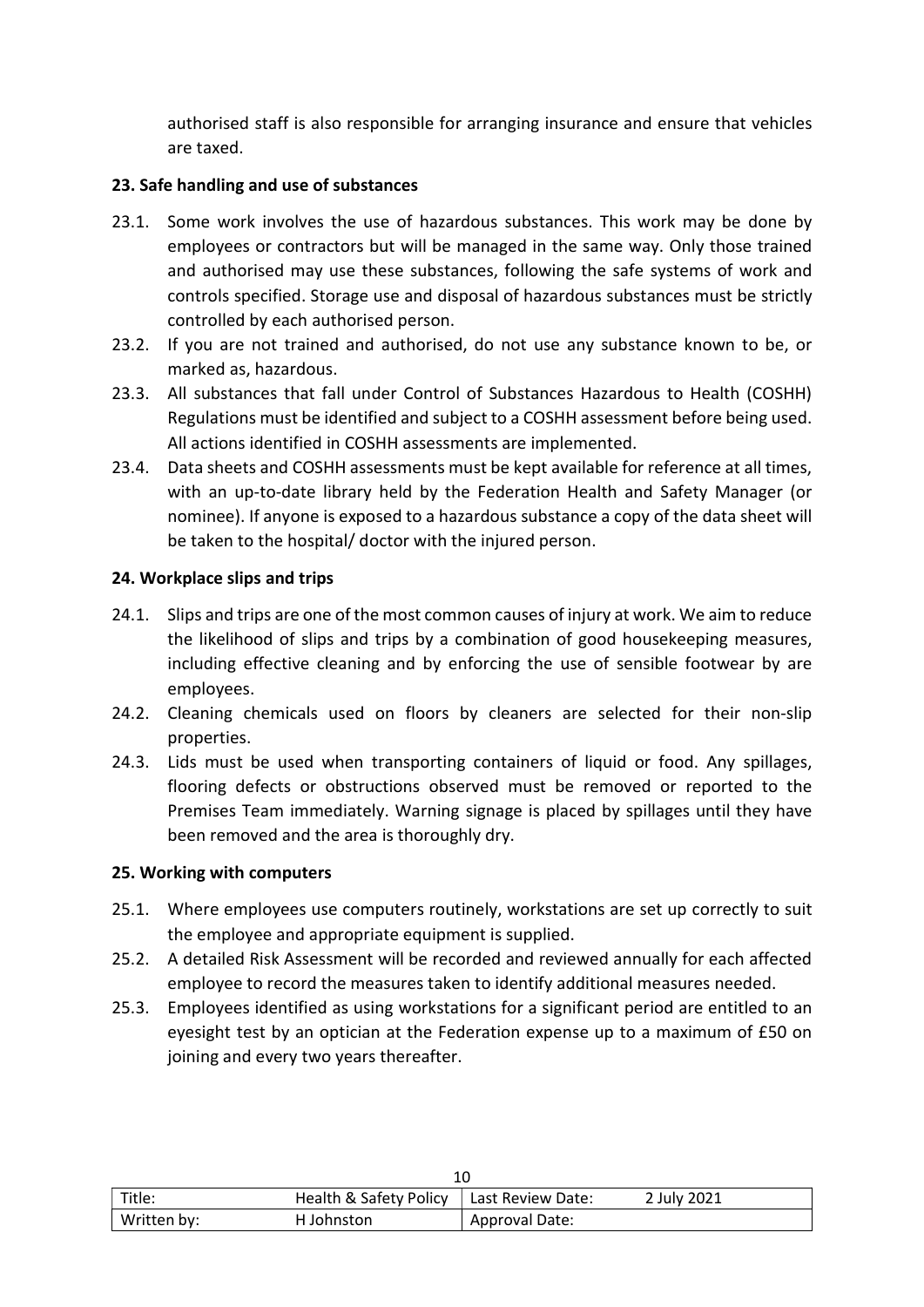## 26. Manual handling

- 26.1. Occasional tasks will require physical effort (e.g., moving equipment stock, reorganising furniture). As far as reasonably practicable, we are committed to managing the risk to health from manual handling operations.
- 26.2. Manual work will be automated or carried out using suitable equipment where practical. For remaining tasks involving significant manual effort, Risk Assessments must be written to reduce the risk to an acceptable level.
- 26.3. If due to the nature of the work the elimination of manual handling cannot be reduced the following guidelines should be followed:
	- Do not attempt physical effort if you are not confident of your capacity to do it safely;
	- Avoid unnecessary handling using any mechanical aids;
	- Place materials as close as practicable to workplace to limit distance, time, and effort;
	- Avoid lifting any loads more than 25kg for male and 16kg for female;
	- Do not overload shelves;
	- Ask for help or guidance if necessary;
	- Ensure sufficient personnel are available to undertake the lift considering the size, weight and shape of the load and the area in which the lift is planned.
	- Adopt good lifting techniques including straight back, knees slightly bent and legs apart, chin up, good grip, keep the load as close to the body as possible.
	- Protect any sharp edges, leaks etc.; wear uniform, gloves, apron etc. as appropriate;
	- During any repetitive work, allow sufficient time between lifts for resting;
	- Ensure effective communication between all personnel involved in any shared lifts;
	- Avoid any sudden movements (e.g., by catching a falling object); and
	- Do not put any person at risk.

#### 27. Fixed Electrical Installation

- 27.1. NICEIC or ECA approved electricians maintain the electrical installation. They work to current IEE Wiring Regulations. A full test of the installation is carried out at least every 5 years or a percentage each year to reach 100% over 5 years with a record kept.
- 27.2. Any changes and repairs are carried out by NICEIC approved electricians to the same standard and are certified. Records are kept.
- 27.3. Employees are not to touch or open fuse boxes or electrical circuitry. Any damaged or defective items observed should be reported to the Premises Team.

#### 28. Portable appliance testing

| Title:      | Health & Safety Policy   Last Review Date: |                | 2 July 2021 |  |
|-------------|--------------------------------------------|----------------|-------------|--|
| Written by: | H Johnston                                 | Approval Date: |             |  |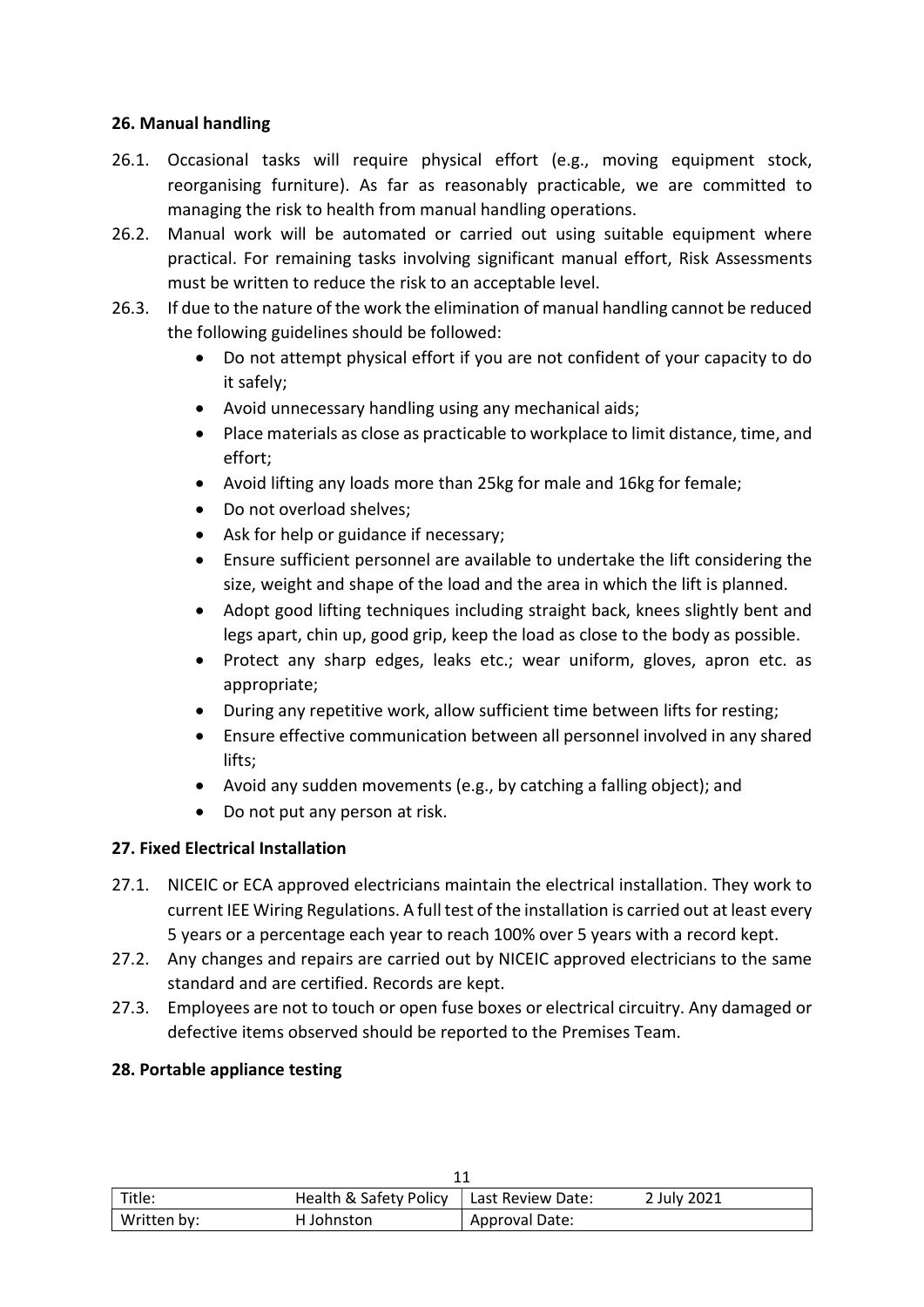- 28.1. Portable Electrical Appliances includes any item that is electrically powered and used in the workplace, whether belonging to the Federation or to an employee and includes ancillary equipment such as extension cables.
- 28.2. Employees should visually inspect portable electrical appliances before using them. Damaged or defective items should be reported immediately to your line manager and removed from service until repaired or replaced by a competent person. The use of insulating tape as a temporary repair is prohibited.
- 28.3. Routine maintenance applied to all portable electrical appliances includes Portable appliance testing (PAT) annually by an electrical contractor.
- 28.4. Any new appliances including those belonging to employees, will be checked, and approved by the Federation Health and Safety Manager (or nominee) before being used on any site.
- 28.5. Flexible leads should be kept as short as possible. Cables should be fully unwound from reels or drums before use to reduce the potential of overheating.
- 28.6. Electrical appliances and their cables should not be used in wet conditions or on wet floors unless the circuit is protected by a residual current device (RCD which will be tested regularly).

## 29. Working at Height

- 29.1. Work at height presents a hazard both to persons undertaking the work, particularly falling from height, and to others in the vicinity, particularly from falling objects.
- 29.2. As such, working from height should be avoided where practical.
- 29.3. Ladders, stepladders, and steps are provided as a means of access and for light/ short term work where it is not practical to select an alternative safer method.
- 29.4. If step ladders are used the following rules will be followed.
	- Manufactures guidance will be followed;
	- The stepladders in use will be a minimum of "Class 2 Commercial";
	- The stepladder must be adequate length so that the work can be done without overstretching;
	- The stepladder must be erected on suitable firm ground and never on loose materials;
	- Stepladders will be inspected monthly to ensure they remain fit for use with records kept; and
	- If any ladder is considered unsafe it must be reported to the Premises Team.

## 30. Skin Conditions

- 30.1. Extended exposure to some cleaning products or food juices can lead to skin problems. To reduce this exposure, it is compulsory for all employees in kitchens and food technology departments as well as cleaners to wear the non-latex protective gloves provided whenever they are handling food or cleaning.
- 30.2. The following general protective measures are to be followed:

| Title:      | Health & Safety Policy   Last Review Date: |                | 2 July 2021 |
|-------------|--------------------------------------------|----------------|-------------|
| Written by: | H Johnston                                 | Approval Date: |             |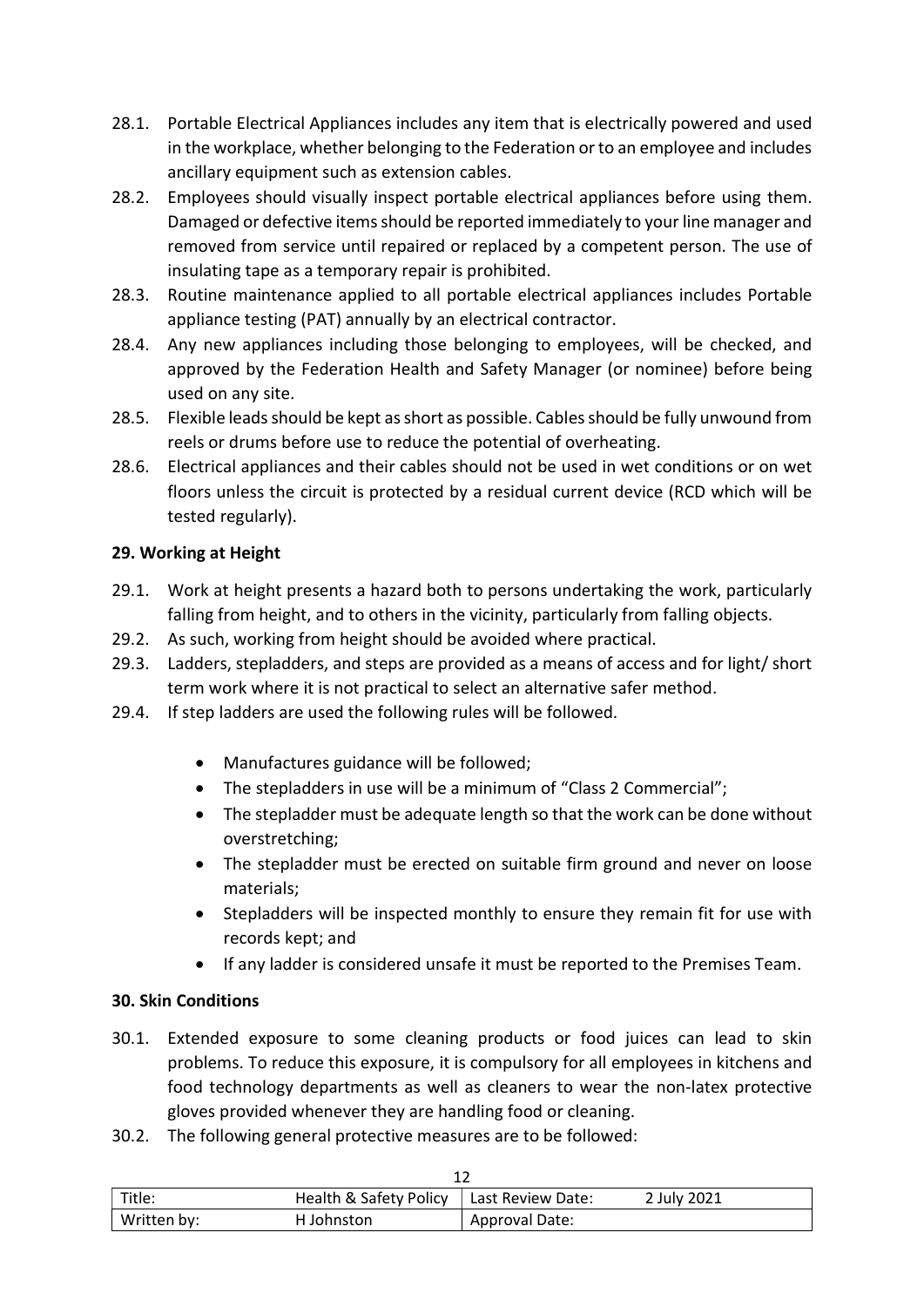- All hand jewellery, other than wedding rings should be removed whilst at work;
- Tongs etc. are provided for handling food and should be used wherever possible;
- Hands should be thoroughly dried after washing; and
- Any skin rashes, itches, etc. should be reported immediately to your line manager.

#### 31. Musculoskeletal injury

- 31.1. Task are varied and are managed to reduce the likelihood of exposure to musculoskeletal injury (also known as work related upper limb disorder or repetitive strain injury).
- 31.2. Should an employee experience any symptoms (such as sore arms or swelling) they should report these to their line manager immediately.

## 32. Food safety

- 32.1. All employees who are involved in handling food are provided with independently accredited food hygiene training as soon as possible after commencing work.
- 32.2. Controls in place include.
	- Ongoing cleaning regime.
	- Temperature controlled food storage.
	- Daily recorded temperature checks.
	- Segregated food storage.
	- Food is mark with "use by dates."
	- Pest control points.
	- Use of colour coded cutting boards.
	- Use of separate knives for distinct types of food (meat, vegetables. Etc.).
	- Regular cleaning of all work equipment and surfaces.
- 32.3. Any employee whose role involves handling food who has suffered from vomiting is required to phone in sick and remain away from the premises for at least 48 hours.

#### 33. Lone working

- 33.1. Working alone can be dangerous. Risk Assessments are carried out and documented to reduce the risk. Lone working is to be avoided where possible.
- 33.2. We arrange for employees who are working alone to be trained and equipped to work safely. Each person must be suitably trained and aware of the risks before working alone and be able to summon help quickly in an emergency.

#### 34. Control of Asbestos

| Title:      | Health & Safety Policy   Last Review Date: |                | 2 July 2021 |
|-------------|--------------------------------------------|----------------|-------------|
| Written by: | H Johnston                                 | Approval Date: |             |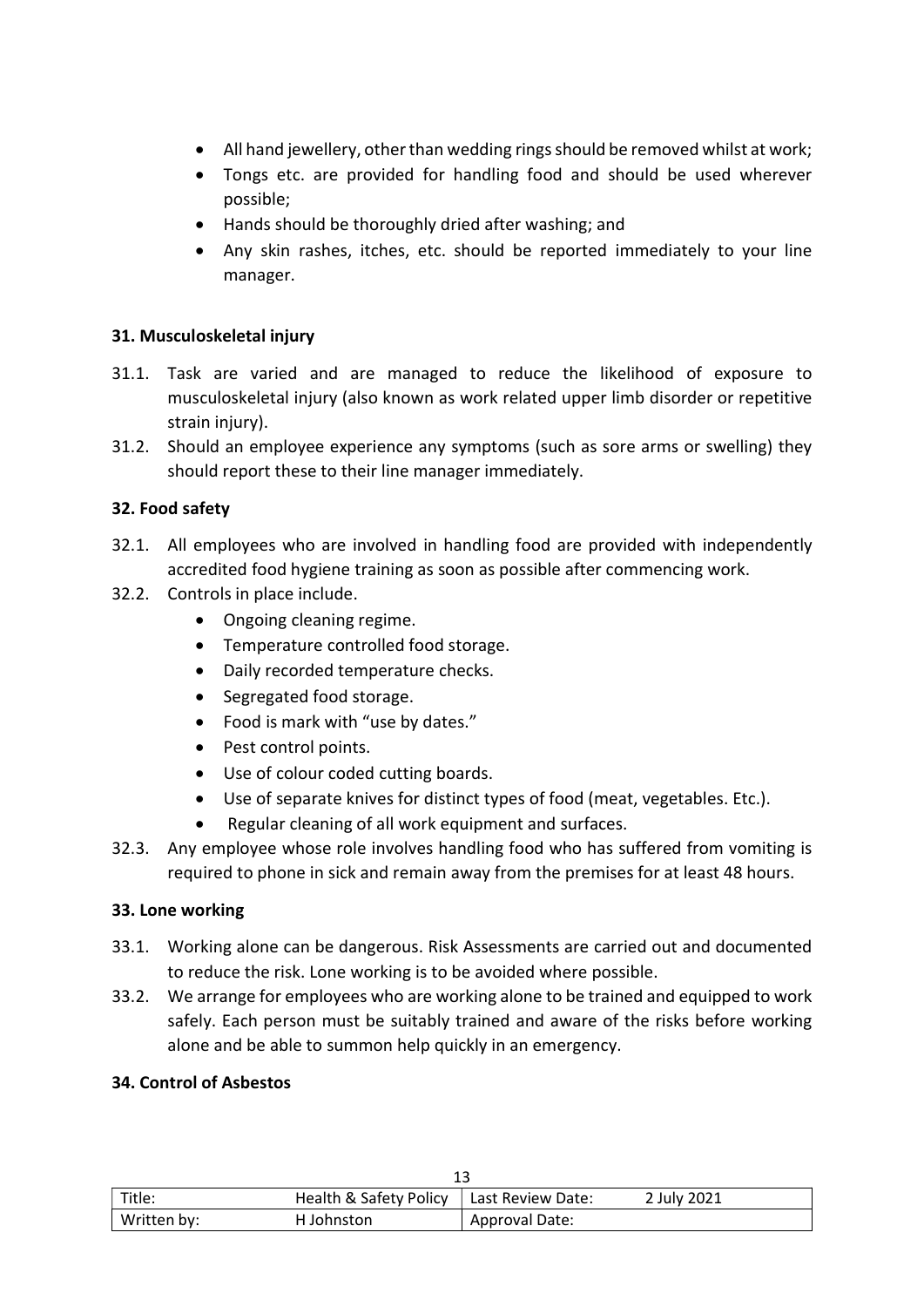- 34.1. The Federation takes the management of asbestos seriously and complies with the Control of Asbestos Regulations 2012 to protect its employees from exposure to asbestos as far is reasonably practicable.
- 34.2. Asbestos surveys are carried out at all Mossbourne Federation premises in accordance with the Control of Asbestos Regulations to identify any asbestos in the building construction. Where asbestos is identified, this is recorded on an asbestos register and is managed in accordance with an asbestos management plan, to ensure that employees and others using the premises are not exposed.
- 34.3. The asbestos register must be made available to all contractors who intend to carry out work at the premises.
- 34.4. Specialist contractors will be engaged if there is need to carry out work in any area involving asbestos and appropriate control measures/exclusion zones will be put in place.
- 34.5. If anyone suspects they have discovered or disturbed asbestos, they should:
	- Not disturb it further:
	- Ensure that access to the affected area is prevented;
	- Report it immediately to the Federation Health and Safety Manager (or nominee); and
	- Ensure that any clothing that may have been covered in dust or debris is appropriately disposed of.

#### 35. Legionella

- 35.1. Legionnaires disease is an uncommon, but serious, type of respiratory illness. It does not spread from person to person but is contracted by inhaling small droplets of water suspended in the air which contain the legionella bacterium.
- 35.2. Outbreaks occur from water systems where temperatures are warm enough to encourage growth of the bacteria and where conditions allow bacteria to develop.
- 35.3. However, it should be noted that most people exposed to legionella do not become ill.
- 35.4. A legionella survey and Risk Assessment must be carried out by approved contractors. A legionella management plan is provided and followed.
- 35.5. Depending on the nature of the water system at each site, regular checks such as temperature monitoring, flush throughs, descaling of shower heads and cleaning of water tanks may be required. The Premises Manager will ensure that these checks, which will be detailed in the legionella Management plan, are in place.

#### 36. Waste Management

36.1. Waste is to be placed in bins that are provided throughout our premises. These are emptied regularly by cleaning staff to external bins, which in turn emptied at least weekly by registered waste carriers for disposal by registered waste processors or for transport to landfill sites. Materials are recycled where practical.

| Title:      | Health & Safety Policy   Last Review Date: |                | 2 July 2021 |
|-------------|--------------------------------------------|----------------|-------------|
| Written by: | H Johnston                                 | Approval Date: |             |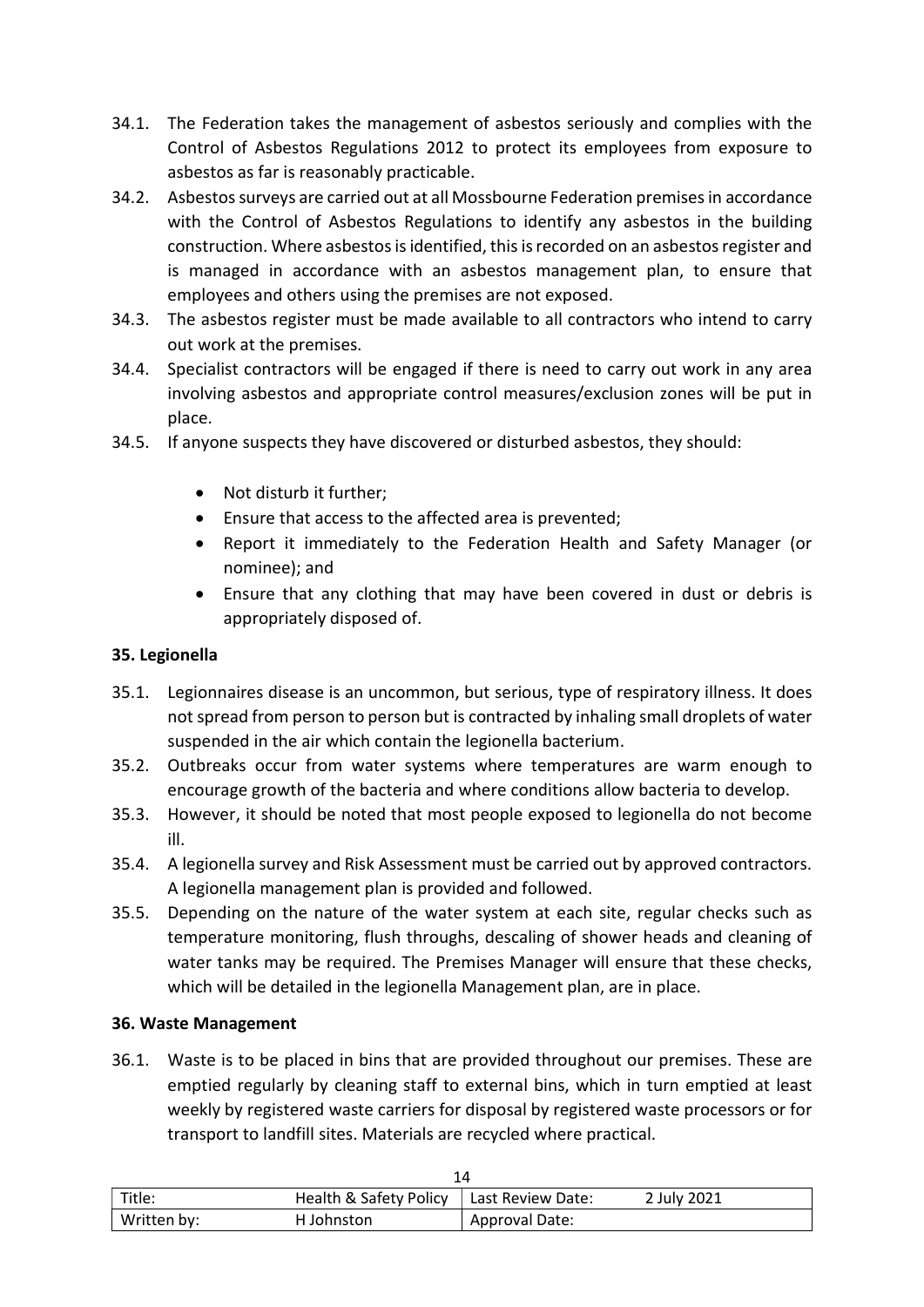- 36.2. Hazardous waste is collected separately and disposed of using suitable registered contractors.
- 36.3. Records are kept including waste transfer notes and collection notes.

## 37. Training

- 37.1. The Federation must ensure all new employees have induction training before starting work. This induction will include general safety rules and procedures together with specific hazards. We will also ensure employees are aware of their duties and responsibilities and are fully aware of the relevant safety issues. Risk Assessments must be made available to all employees.
- 37.2. Health and safety training will be provided to all employees in agreement with their line manager. If employees are not trained to do a job, they should inform their line manager and check if it is safe for them to continue working. The line manager will arrange for appropriate training if necessary.

#### 38. Responsibilities

- 38.1. The following responsibilities apply in relation to this policy:
	- Central Federation Board Responsibility for approving the policy;
	- Chief Executive Officer Responsibility for ensuring the implementation of the policy;
	- Principals Responsibility for ensuring compliance within their academies;
	- Estates and Facilities Manager Appointed person;
	- **•** Premises Managers Appointed persons; and
	- All staff Responsibility for ensuring compliance within their respective work areas.

#### 39. Monitoring, Compliance and Impact

- 39.1. Compliance with this policy will ensure that all staff work in a safe environment.
- 39.2. None compliance with this policy can have serious consequences to the health and safety of individuals and could therefore be treated as a disciplinary matter.

| Title:      | Health & Safety Policy | Last Review Date: | 2 July 2021 |
|-------------|------------------------|-------------------|-------------|
| Written by: | H Johnston             | Approval Date:    |             |